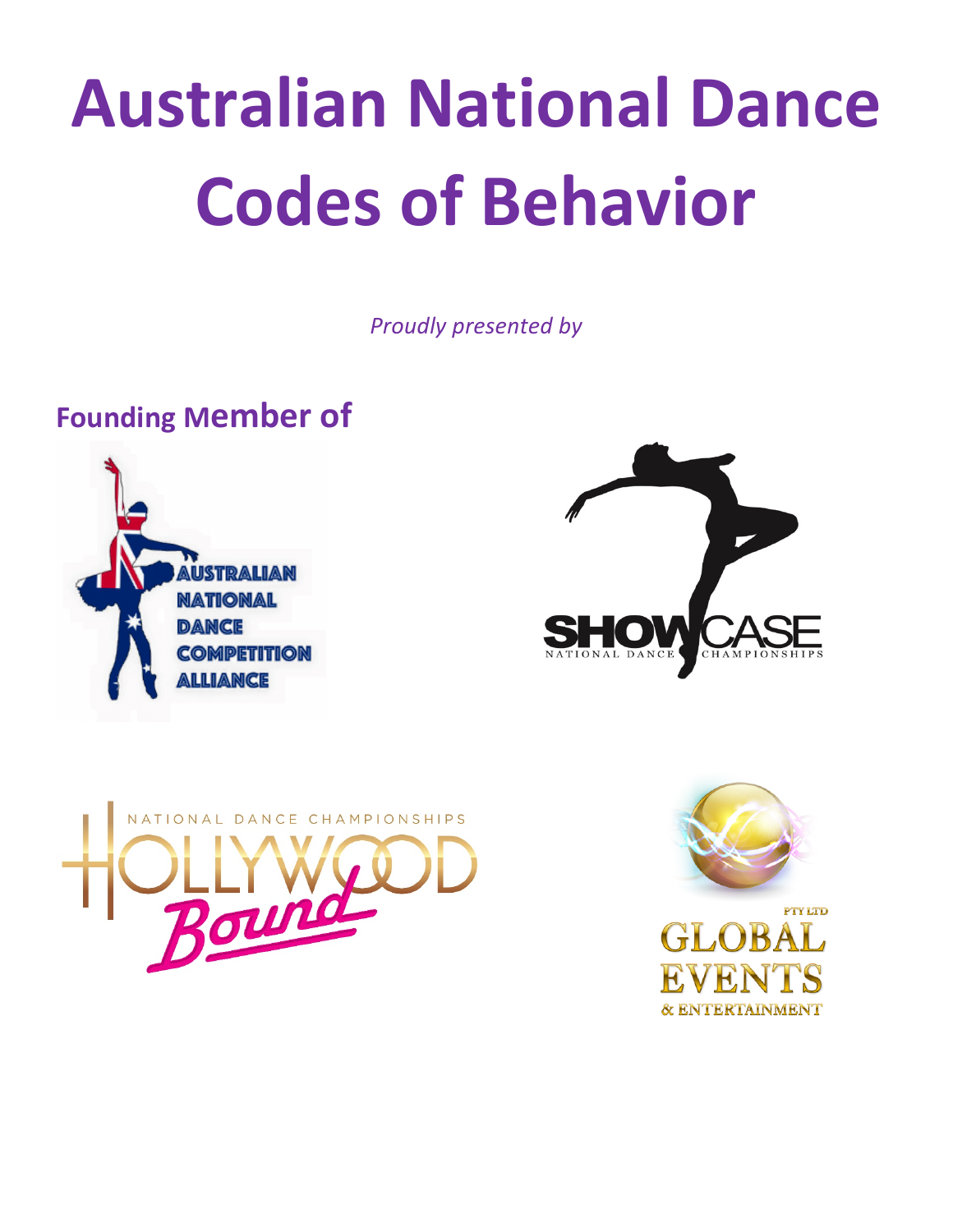It is vital that everyone involved in Dance activities, whether they are dance students, teachers, parents, competition organisors or supporters understand their responsibilities to ensure that all participants enjoy the Art of Dance. Its everyone's responsibly to ensure we are all operating in a safe and fair environment for all Working towards a friendlier and community approach with everyone's best interests in mind will only give the art of Dance more value and good memories that will last a life time.

#### GENERAL CODE OF BEHAVIOUR

As a person required to comply with this Policy, you must meet the following requirements with regard to your conduct during any of the Dance competitions that are held by Showcase & Hollywood Bound National Dance Championships

1. Treat all persons with respect and courtesy and have proper regard for their dignity, rights and obligations.

2. Be ethical, fair, considerate and honest in all dealings with others.

- 3. Make a commitment to providing quality service and support for everyone
- 4. Operate within the rules and spirit of the Dance competition

5. Demonstrate a high degree of individual responsibility especially when dealing with persons under 18 years of age, as your words and actions are an example.

- 7. Always place the safety and welfare of children above other considerations.
- 8. Avoid unaccompanied and unobserved activities with persons under 18 years of age, wherever possible.
- 9. Comply with all relevant Australian laws (Federal and State), particularly anti-discrimination and child protection laws
- 10. Refrain from any behavior that may bring the dance competition organisations or Affiliates into disrepute.
- 11. Supply a first aid kit and a first aid officer for your studio at each event you attend
- 12. Show concern and caution towards others who may be sick or injured.
- 13. Be a positive role model.
- 14. Be responsible and accountable for your conduct.
- 15. Provide a safe environment for the conduct of the activity.

# Dressing rooms/ social media/ anti bullying

#### Dressing Room Codes

Stage 1 will be a common area where NO costume changing or undressing will take place. Stage 2 will be a partitioned or closed off area where ALL undressing and costume changing will take place.

At no point are any photos or video to be taken inside a change room.

Ensure that your dressing rooms have the proper signage

#### Anti-bullying Code

We are firmly Bully Free and reward acts of kindness at our events. Please be considerate around others and support ALL competitors and Studios for the duration of the event. Any evidence of bullying from anyone at the event will be dealt with accordingly and may result in instant disqualification. We encourage everyone to applaud all acts that take to the stage

#### Social Media Code

Positive social media promotion is welcomed using official tags and relevant links. However posts on any social media forum that are considered to be damaging in any way by Director/s toward any person involved in our events will not be tolerated and will result in disqualification and/or a Permanent ban from future competition among all ANDCA competitions. This includes posts prior, during or post event/s which may in any way:

1) Intimidate, bully, harass or discourage another

person from participating in our events;

2) Which may damage valuable sponsorship arrangements;

or,

3) Which may cast doubt upon the integrity, professionalism and/or reputation of this competition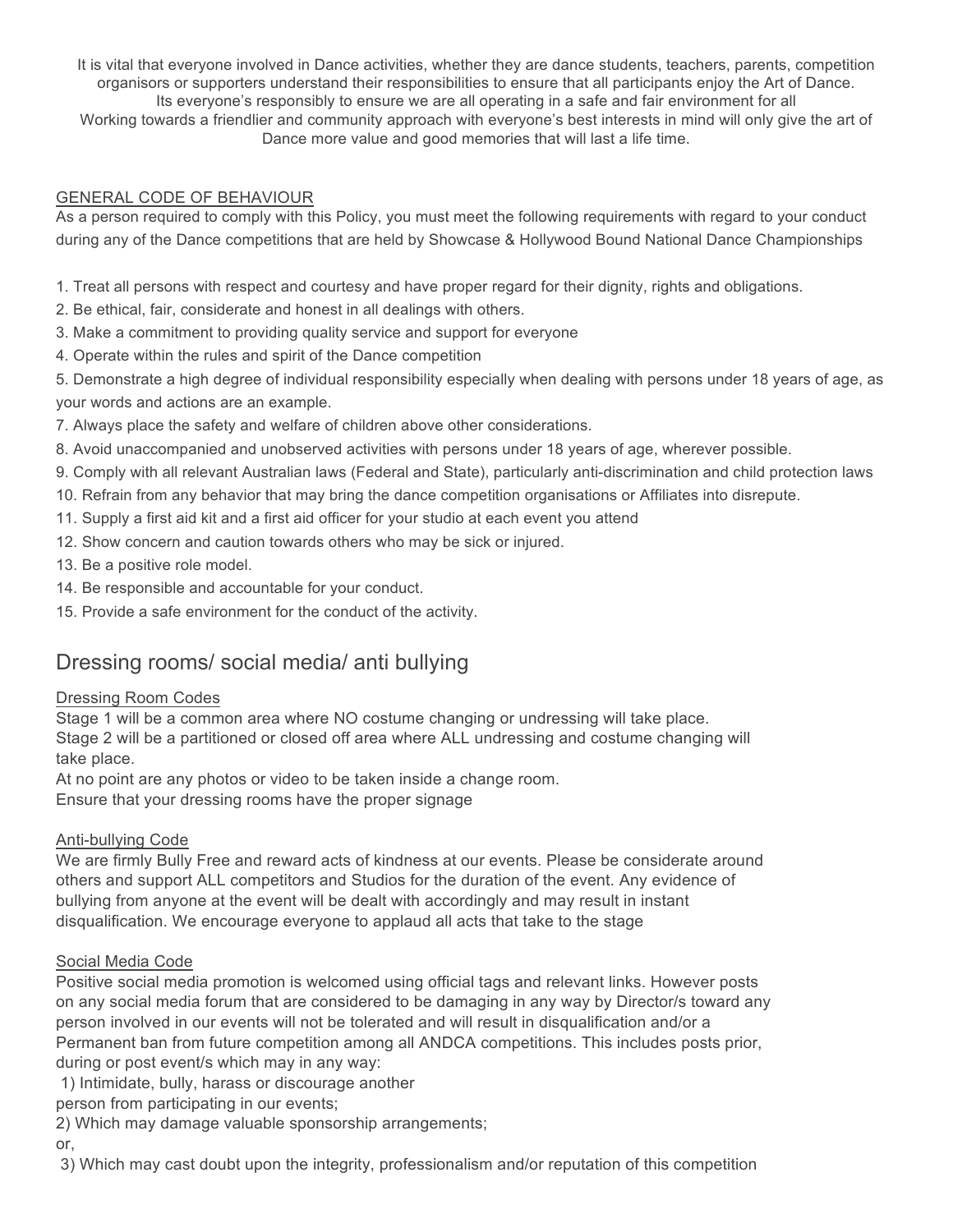#### **Dancers** Code of Behaviour

- Follow the rules of the competition you are attending
- Never argue with a judge or competition official over results.
- Respect those around you. Bullying or harassment of other dancers or competition will not be tolerated
- Work equally hard for yourself and your team.
- Be a good sport. Applaud and support all dancers no matter what dance school they represent.
- Treat all participants as you would like to be treated.
- Participate for your own enjoyment and benefit, not just to please your teachers and parents.
- Respect the rights, dignity and worth of all participants regardless of their gender, ability, cultural background or religion.
- If you see something that does not seem right don't be afraid to report or assist

## Dance Teachers

Code of Behavior

- Remember that young people participate for pleasure, and winning is only part of the fun
- Never ridicule or yell at a young performer for making a mistake or not coming first.
- Be reasonable in your demands on dancer's time, energy and enthusiasm.
- Ensure that the time dancers spend with you is a positive experience. All young people are equally deserving of attention and opportunities.
- Avoid over using and overworking the 'talented' children, all children are deserving of performance time
- Ensure that the facilities you are provide meet safety standards
- Display control, respect and professionalism to all involved with dance. Encourage your dancers to do the same.
- Show concern and caution towards sick and injured dancers. Follow the advice of a physician when determining whether an injured dancer can return to training and competition.
- Always practice safe dance teaching techniques including awareness to dancers who are not overly flexible
- Any physical contact with a young person should be appropriate to the situation and necessary for the dancer's skill development
- Provide a qualified first aid person at each event with your own first aid kit
- Respect the rights, dignity and worth of every young person regardless of their gender, ability, cultural background or religion.
- Create opportunities to teach appropriate behavior as well as basic skills.
- Make young people aware of the positive benefits of participation in dancing.
- Provide quality supervision and instruction
- Make it clear that abusing young people in anyway is unacceptable and will not be tolerated and will result in disciplinary action.
- Use appropriate choreography and costuming for each age group
- If you see something that does not seem right don't be afraid to report or assist
- Ensure you have all the correct working with children checks in place
- Ensure you have a first aid kit and a first aid person

### Parents/ Spectators

#### Code of Behavior

- Remember that children participate in Dance for their enjoyment, not yours.
- Encourage children to participate, do not force them
- Focus on your child's efforts, performance and improvement rather than whether they win or not.
- Never ridicule or yell at a child for making a mistake or losing a competition
- Remember that children learn best by example. Appreciate all competitors and good performances
- Verbal and physical abuse will not be tolerated
- Respect all judges decisions and teach children to do likewise